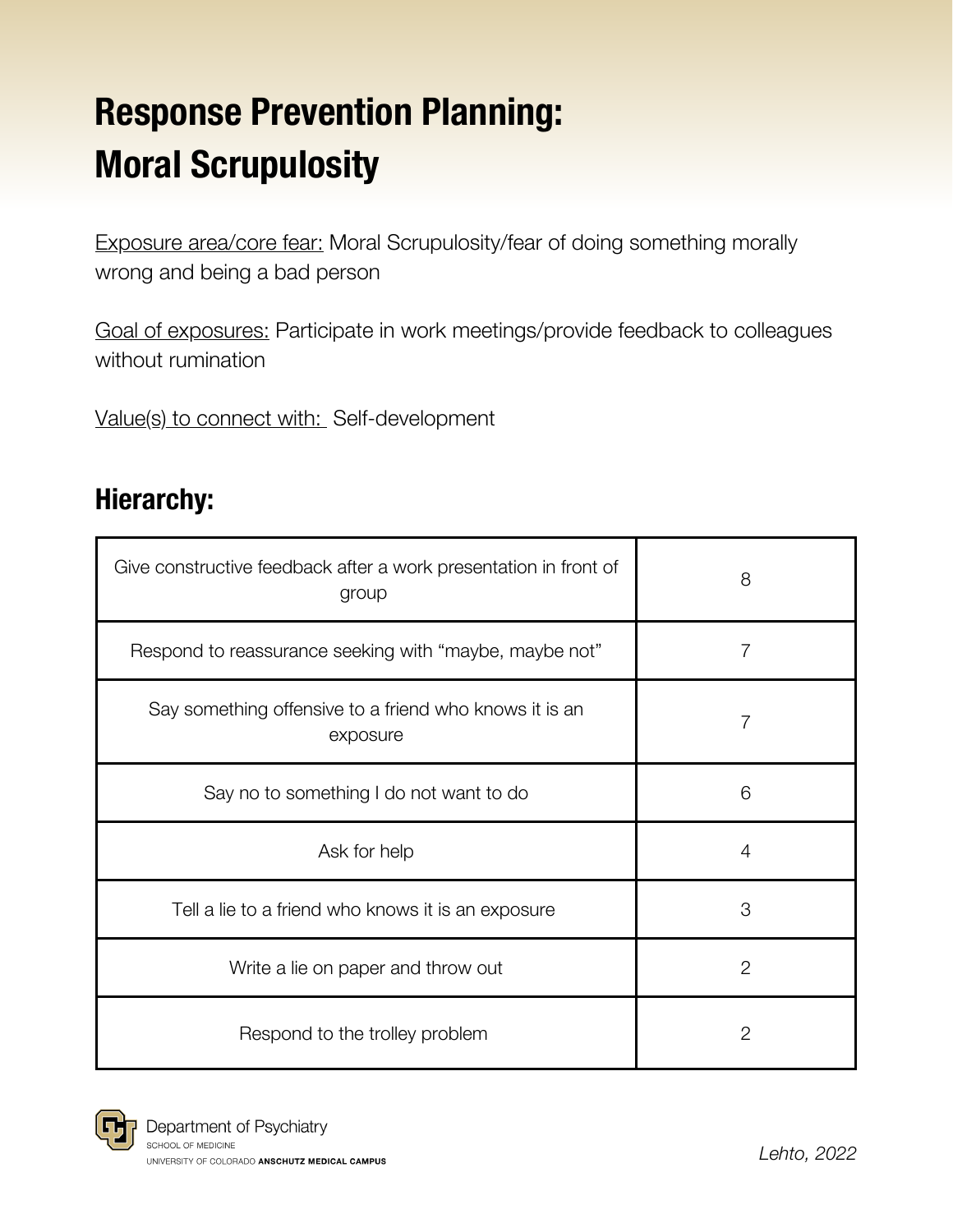## Response Prevention Plan Examples:

Exposure example: Say something offensive to a friend who knows it is an exposure

Anticipated compulsive urges: Reassurance seeking that friend still likes me, excessive apologizing, punishing self and hypothesizing

#### Stimulus Control:

- If urge to send a message to friend, put phone in another room
- Remove self from situation if in person/take a self-directed break

#### Pick battles:

If it is too high of an exposure to try to prevent all compulsive urges, pick one urge to engage in. Ask for assurance one time vs reassurance seeking multiple times with friend

#### Postponing:

• Sit with compulsive urge for 5 minutes without engagement, check-in with self and see if urge can be postponed for another 5 minutes

#### Opposite Action:

- If your urge tells you to apologize excessively, do not apologize at all
- If your urge tells you to punish yourself by feeling guilty, practice self-compassion or selfcare and be intentionally kind towards yourself

#### Label mental ritual and abandon:

Label compulsive urge to hypothesize, and abandon by practicing present moment focus

#### Undo it:

- If you apologize, undo this by telling friend something offensive again
- If you seek reassurance from friend, have friend respond with "maybe"

#### Written plan example:

• I will explain to my friend that I am completing an exposure of saying something offensive. I will ask them to respond to my apologizing with "not accepted" and reassurance seeking with "maybe." When I notice I am engaging in self-punishment, I will label the mental compulsion and do something intentionally kind for myself, like listen to my favorite song or watch a funny video.